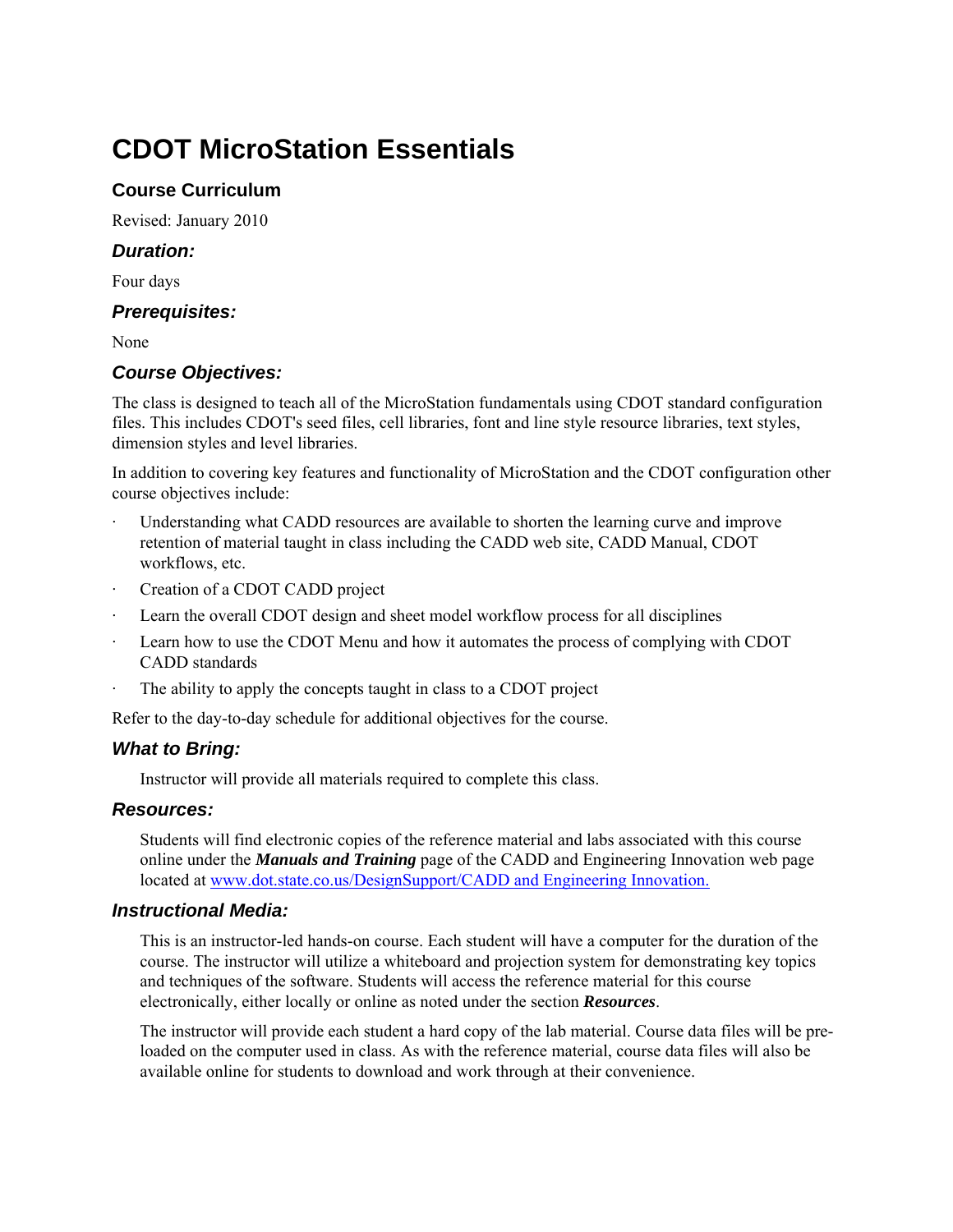## *Material Requirements:*

A printed copy of the course labs will be provided in the class. The lab material will be used in conjunction with an electronic copy of the resource manual *A Practical Guide for Using MicroStation XM*. Students may be asked to refer to *A Practical Guide for Using MicroStation XM* during the lecture portion of the class for detailed explanations of how to use specific MicroStation commands and to gain an understanding of the command options.

## *CDOT Standards:*

This course uses all CDOT standard configuration files, including the CDOT Menu.

# **Class Schedule and Objectives**

## **DAY 1**

## *Objective:*

Show how to work within the CDOT CADD environment, demonstrate how to manage design graphics using levels, and how to effectively work in a 3D file.

#### **1. Introduction to CDOT CADD Environment and Getting Started in MicroStation - 2.5 hours**

This topic introduces students to the CDOT CADD environment and the basic MicroStation interface, including how to manage design files. How users interact with MicroStation via the mouse, the status bar and the Key-in Browser is explained.

- Identify the Training Directory Structure
- Where to find MicroStation XM and InRoads XM reference material
- Where to find MicroStation XM and InRoads XM lab material
- Identify mouse settings and mouse mechanics
- Open an existing MicroStation design file
- Create a new MicroStation design file
- Navigate within a MicroStation design file
- Interface introduction
- How to get help

**Lab:** Getting Started in MicroStation

#### **2. Levels - 2.5 hours**

Understand basic level operations (turning levels on/off, setting the active level), as well as how to manage level libraries is covered in this topic. Students also learn the benefit of using ByLevel symbology and how to use symbology overrides. CDOT standard level filters are also introduced.

- Attach the appropriate levels by using the Select Group program
- Use Level Display to turn levels on/off
- Use key-ins to turn levels on/off
- Set the active level for placing graphics
- Use shortcuts for turning all levels on/off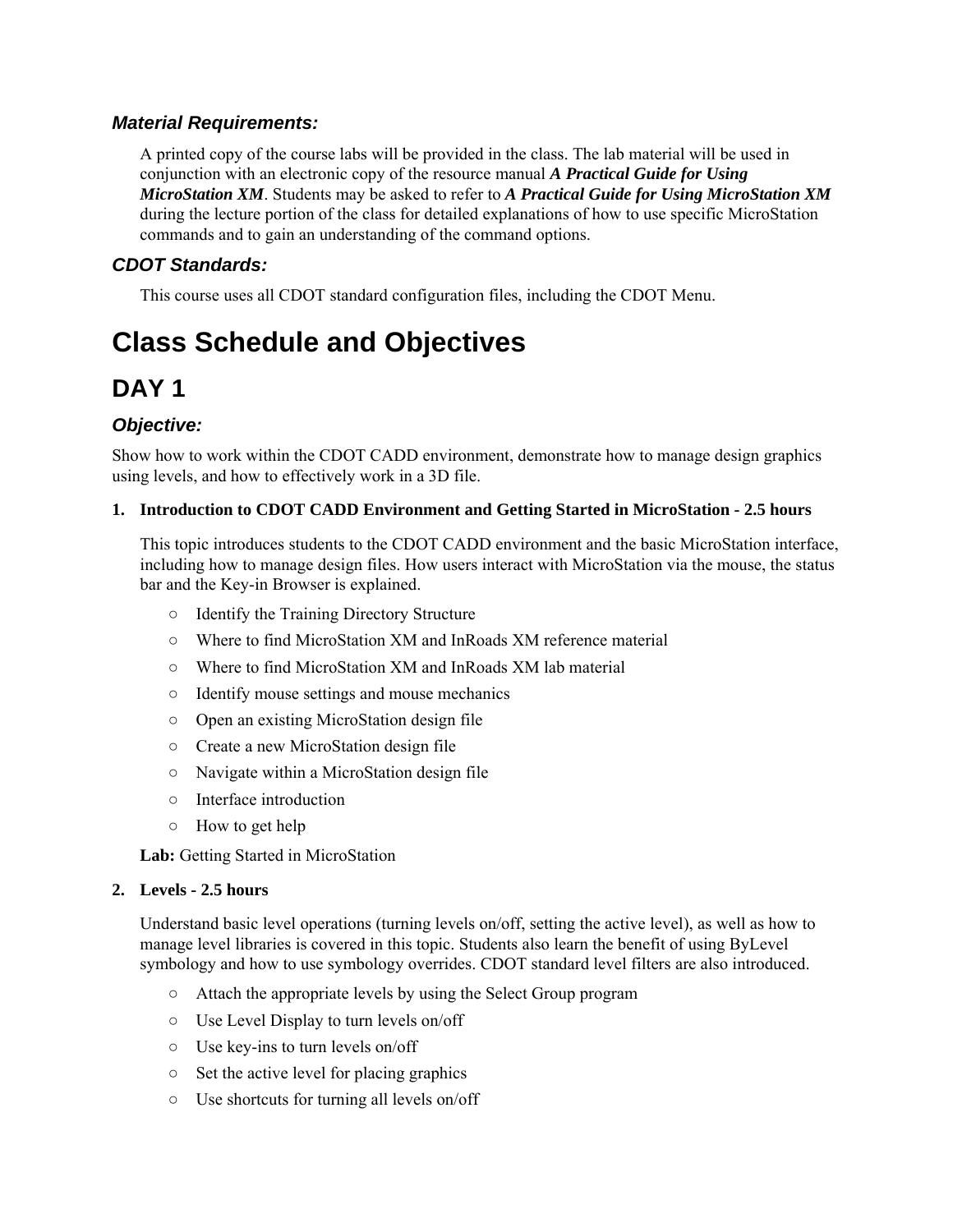- Turn levels off by graphically selecting an element
- Turn different levels on/off in different views
- Customize the Level Display and Level Manager boxes
- Sort levels
- Save a view for later recall
- Access CDOT standard level filters
- Use level filters to manage levels and turn groups of level on/off

**Lab:** Levels

#### **3. Working in a CDOT 3D Design Model - 2.0 hours**

The objective of this topic is to understand the 3D tools that civil professionals need to work effectively in a design file. This is also very beneficial for students advancing to InRoads training.

- 2D vs. 3D
- Check the elevation of an element
- $\circ$  Rotate a view using the rv= key-in
- Rotate a view using the 3-point method
- Rotate a view by element
- Rotate to a standard view (Top, Front, etc.)
- Check and set the Active Depth
- Check and set the Display Depth

**Lab:** 3D View Control

## **DAY 2**

#### *Objective:*

Identify when to use model files and sheet files, explanation of the CDOT directory structure, and learn how to create and manipulate design graphics using a variety of MicroStation tools.

#### **Day 1 Review - 30 minutes**

#### **4. CDOT MicroStation Workflow - 3.0 hours**

Students will get an overview of the CDOT workflow to complete a CADD project. This includes creating a new project and a review of the design and sheet model workflow process using CDOT Standards.

- Model file workflow
- Sheet file workflow
- CDOT's CADD resources (web site, CADD Manual, CDOT workflows, etc.)
- Create a new project and project configuration file (PCF) using the Project Creation Utility program
- Re-assign a project number via the PCF
- Create a new design model using a CDOT seed file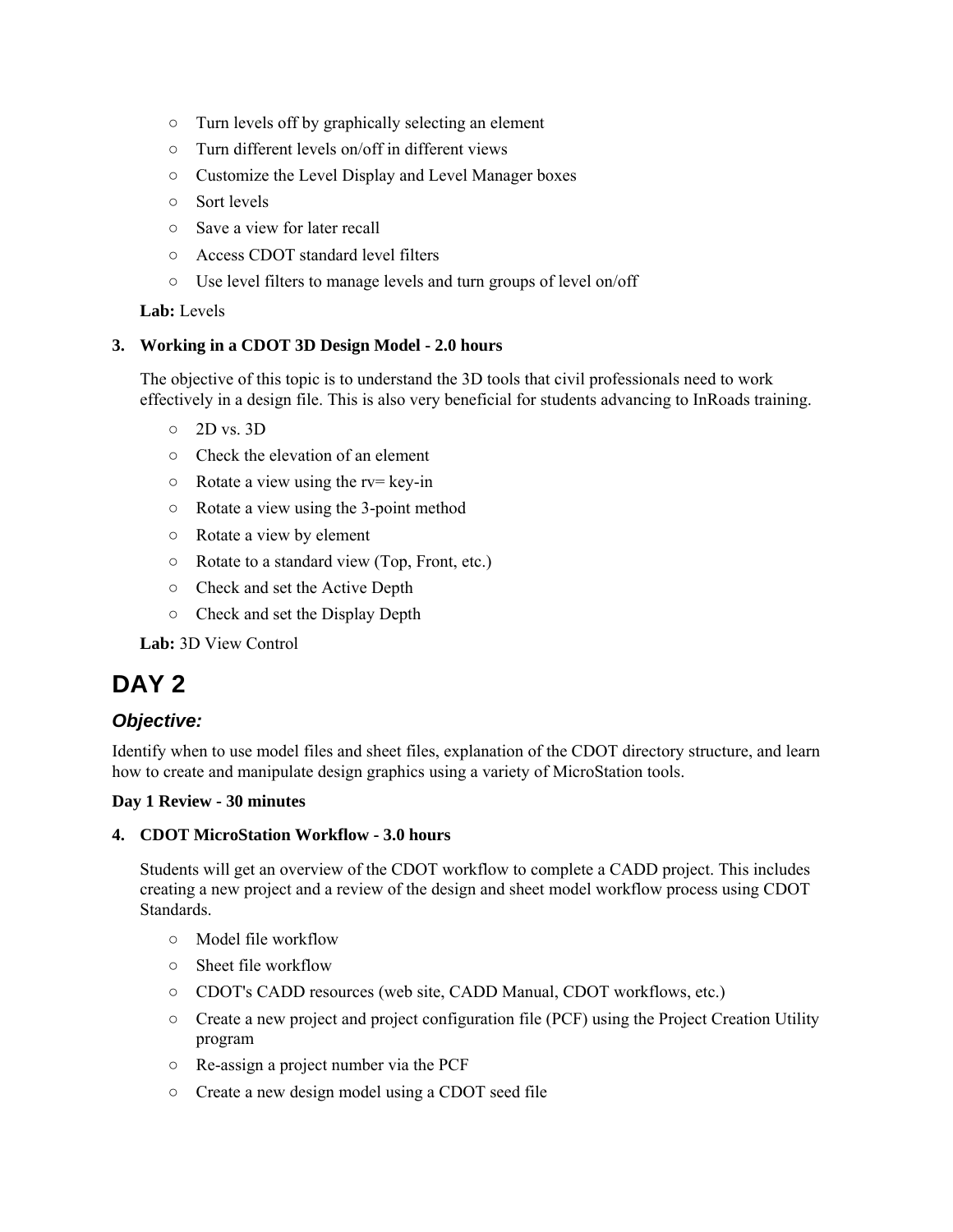- Create a new design model using an auto-populated model file
- Attach a reference
- Turn reference displays on/off
- Turn reference levels on/off

**Labs:** Creating the Project and Design Model

#### **5. Creating Your Design Graphics - 2.5 hours**

This chapter introduces the CDOT menu as a tool to automate placing graphics using CDOT standards. Design file basics are discussed in this topic to illustrate basic drawing tools (place line, blocks, circles, etc.). Other drawing tools are introduced in subsequent chapters. Precisely locating elements using tentative snaps, AccuSnap, and precision key-ins are introduced in this section. Students will practice using these tools to draw a simple standard detail.

- Access the CDOT Menu
- Use the CDOT Menu to set element attributes
- Use the CDOT Menu to place basic elements (lines, arcs, circles, shapes, etc.)
- Creating simple elements with MicroStation
- Delete, Undo and Redo
- Snap Lock and other locks
- AccuSnap
- Precision key-ins
- AccuDraw
- Element Information
- Change the element highlight color

**Lab A:** Drawing Basics using the CDOT Menu

Lab B: Draw the Median Island Nose Section

#### **6. Manipulating and Modifying Design Graphics - 1 hour**

This lab will cover the tools to modify a part of an element (extend, partial delete, fillet, etc.) or to manipulate a whole element (copy, rotate, scale, etc.) are covered in this topic. How to modify an element's attributes (color, level, style or weight) is also covered. This chapter introduces basic 3D drawing techniques, including the use of Depth Lock. Students also practice drawing with custom line styles.

- Use the CDOT Menu to place custom lines styles
- Change the direction of a directional line style
- Change the elevation of an element after placement
- Change the level on which an element was placed
- Update graphics to ByLevel Symbology
- Work with nested references
- Use the Copy Attachment option for references
- Use the CDOT Menu to place custom line styles (Utility lines).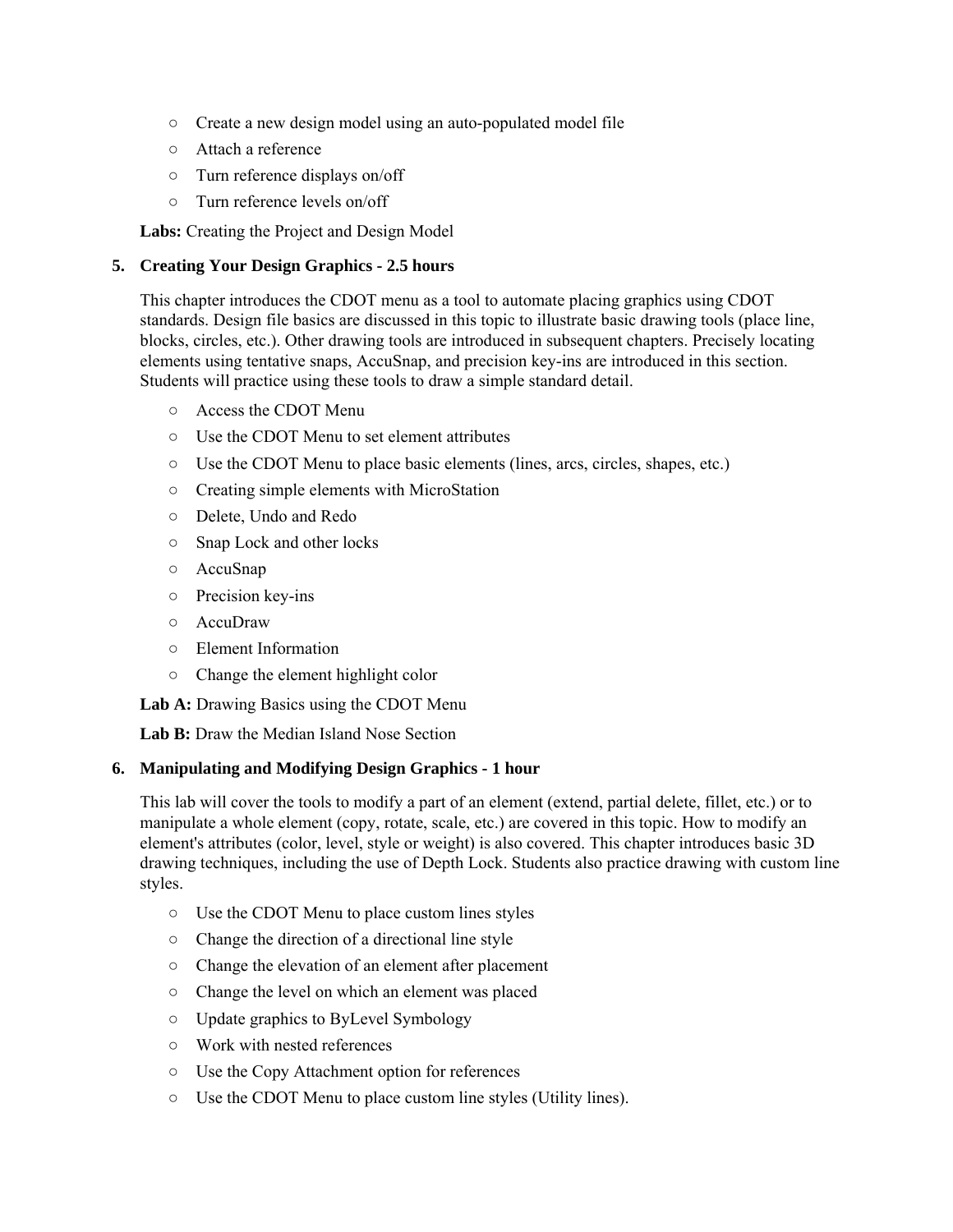- Place elements in 3D using Depth Lock
- Manipulate elements using the Parallel Copy tool
- Modify elements using the Trim tools

## **DAY 3**

## *Objective:*

Students will learn about various types of graphic groups including cells and patterns, how to create each type of group and how each group functions within the design file.

#### **Day 2 review - 30 minutes**

#### **Manipulating and Modifying Elements (cont'd) 1 hour**

**Lab A**: Place Guardrail Lines

**Lab B:** Create 3D Utility Graphics

#### **7. Cells and Patterns - 2.5 hours**

This topic illustrates how to place and use cells (a permanent group of MicroStation graphics). The different types of cells and their properties are also discussed. Students learn how to place cells from standard CDOT cell libraries using different placement parameters (active angle, active scale, symbologies, etc.). The chapter also covers how to pattern using hatch, cross-hatch or cells. Placing patterns with the CDOT menu is emphasized.

- Understanding cells and models
- Understand the different types of cells
- Placing cells with MicroStation
- Placing cells with the CDOT Menu
- Understanding patterns
- Placing patterns with the CDOT Menu

**Lab A:** Create Landscape Graphics

**Lab B:** Create Hydraulics Graphics

#### **8. Grouping Design Graphics - 3 hours**

Students learn how to use fences and selection sets (using either Element Selection or PowerSelector tools) to create a temporary group of elements. The selected elements can then be manipulated as a group. Other semi-permanent types of groups (graphic groups and complex elements) are also covered. Complex elements are individual lines and arcs joined to create a complex chain or complex shape. Students then learn how to drop the complex status of these elements.

- Selection Sets
- Using fences
- Manipulating fence contents
- Creating and using graphic groups
- Understand complex elements (Create, Add and Drop)

**Lab:** Draw a Bridge Typical Section